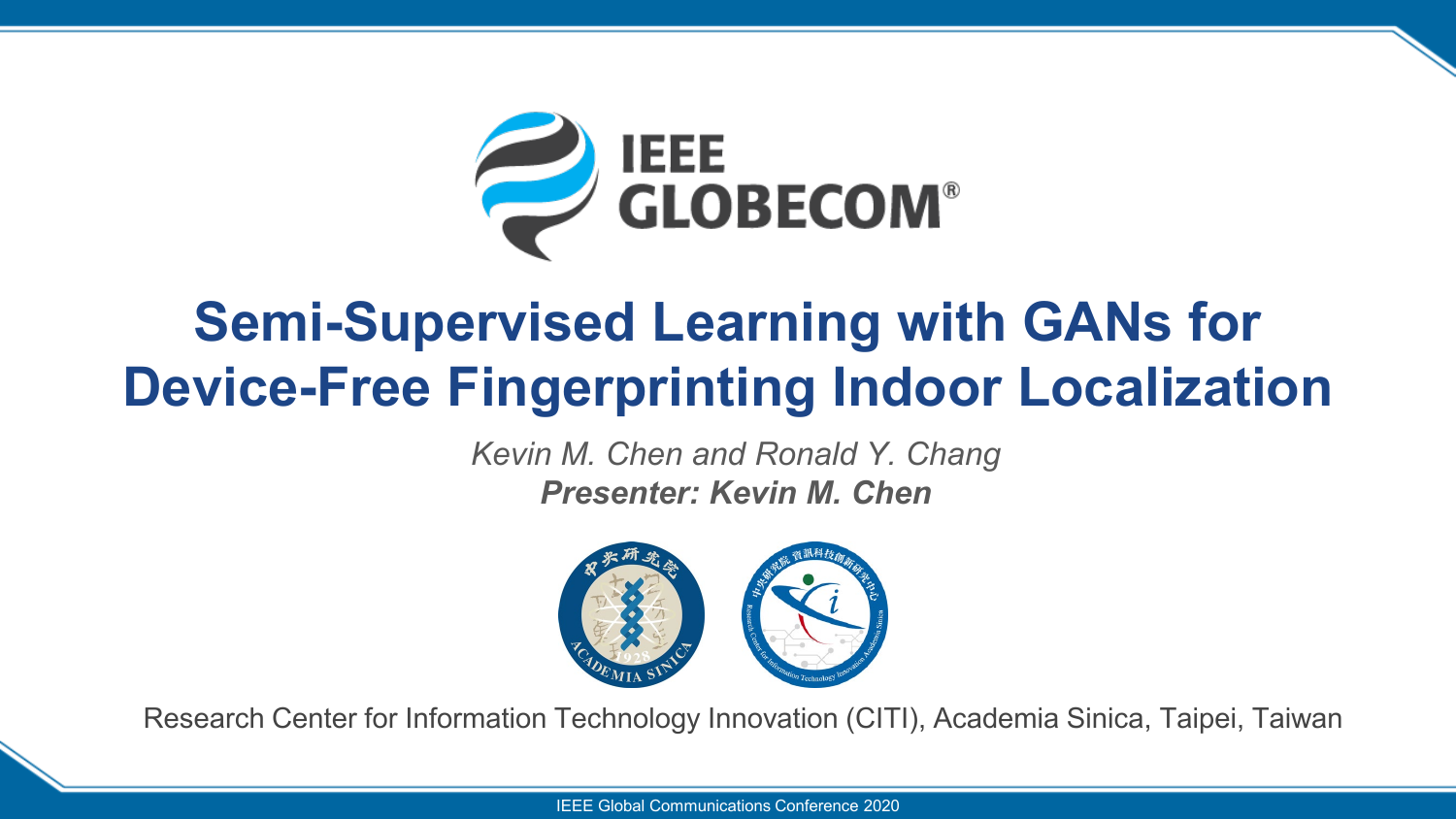## **Presentation Outline**

#### **I. Introduction**

- A. Indoor Localization Problem
- B. Our Motivation

#### **II. Proposed Method**

- A. Intro. to Generative Adversarial Networks (GANs)
- B. Semi-Supervised with GANs

#### **III. Experiment & Discussion**

- A. Performance Comparison
- B. Discussion on Generator model

#### **IV. Conclusion**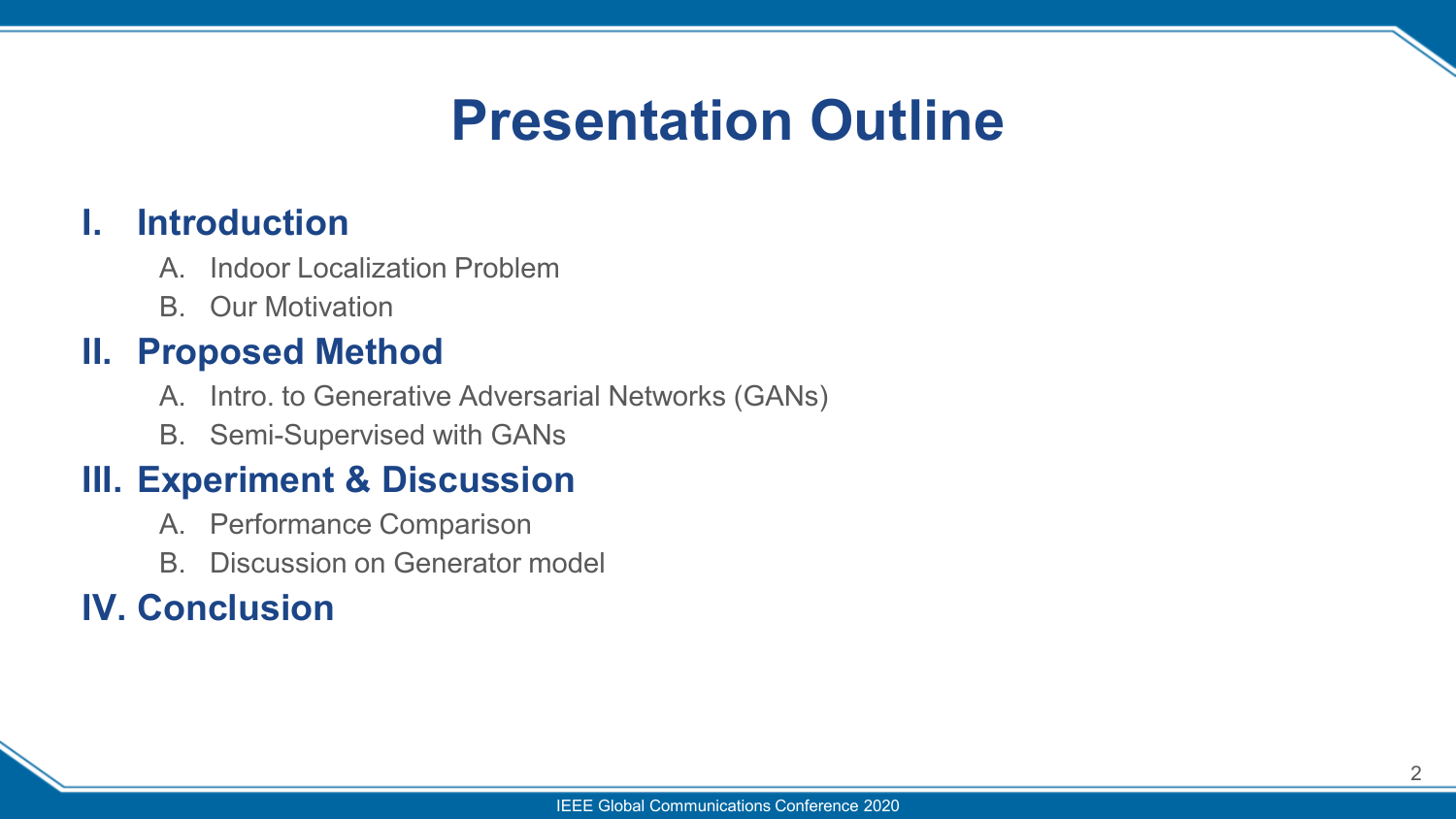## **Indoor Localization Problem**

Many current and future **Internet of Things (IoT)** applications are enabled or facilitated by indoor location information.

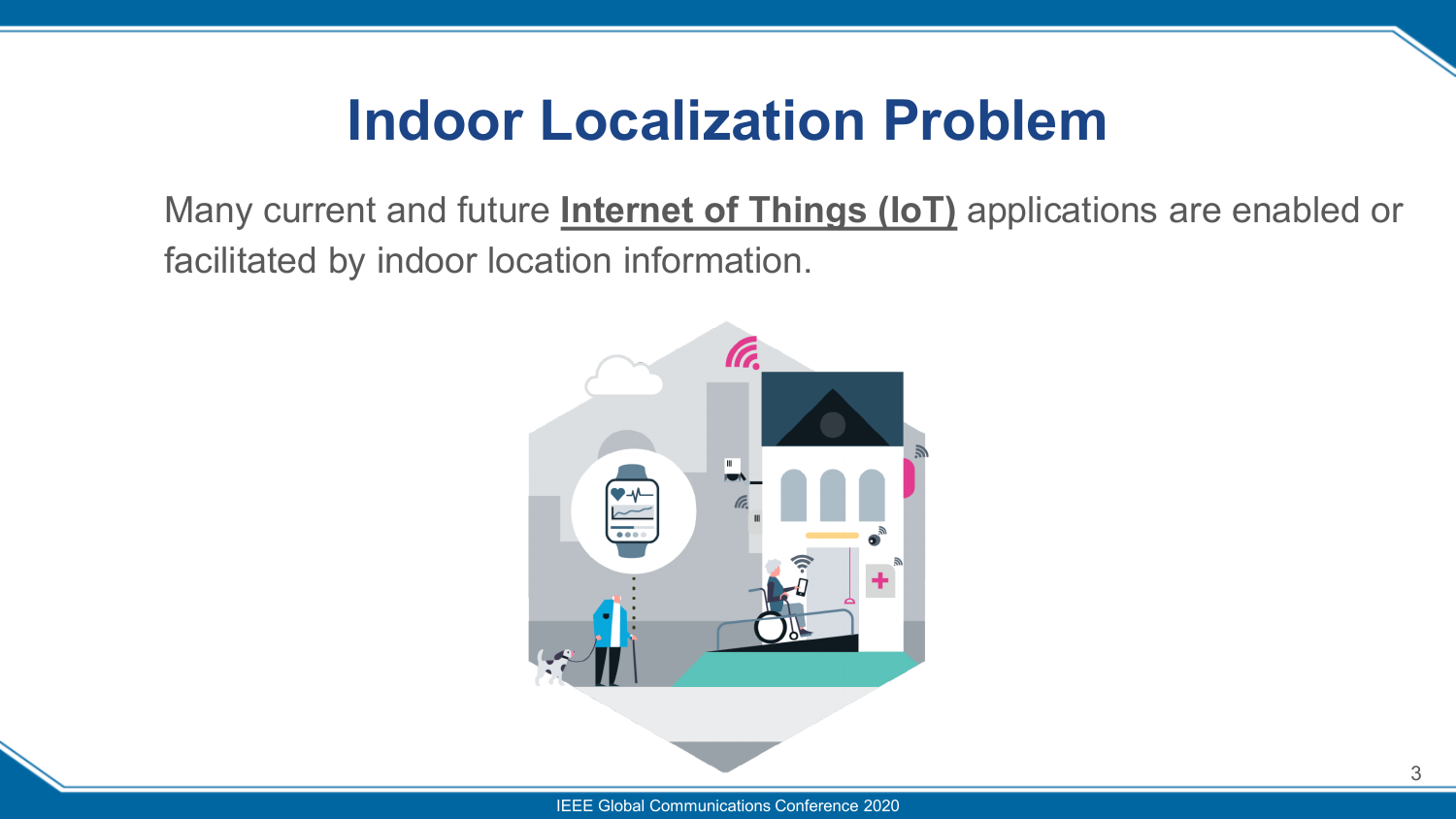### **Indoor Localization Problem (cont.)**

### **Solution** = **Collect Indoor Wireless Signal (CSI)** + **Fingerprint (Deep Learning)**

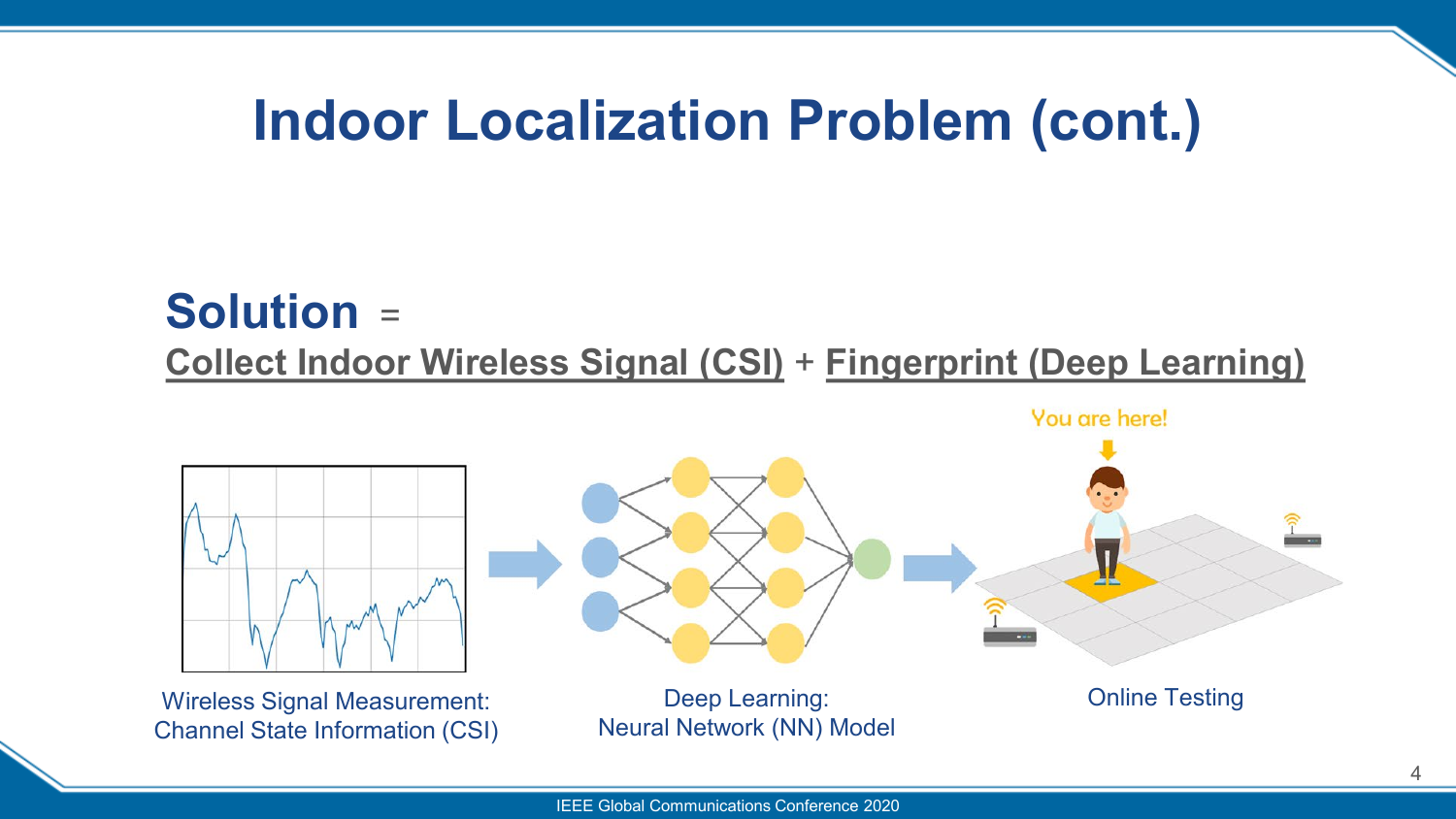## **Motivation**

Many proposed deep learning-based solutions are based on **supervised learning**, which requires **numerous labeled data** collected in the site survey to train the fingerprinting localization system. However, data labeling is **laborintensive** and **time-consuming**.

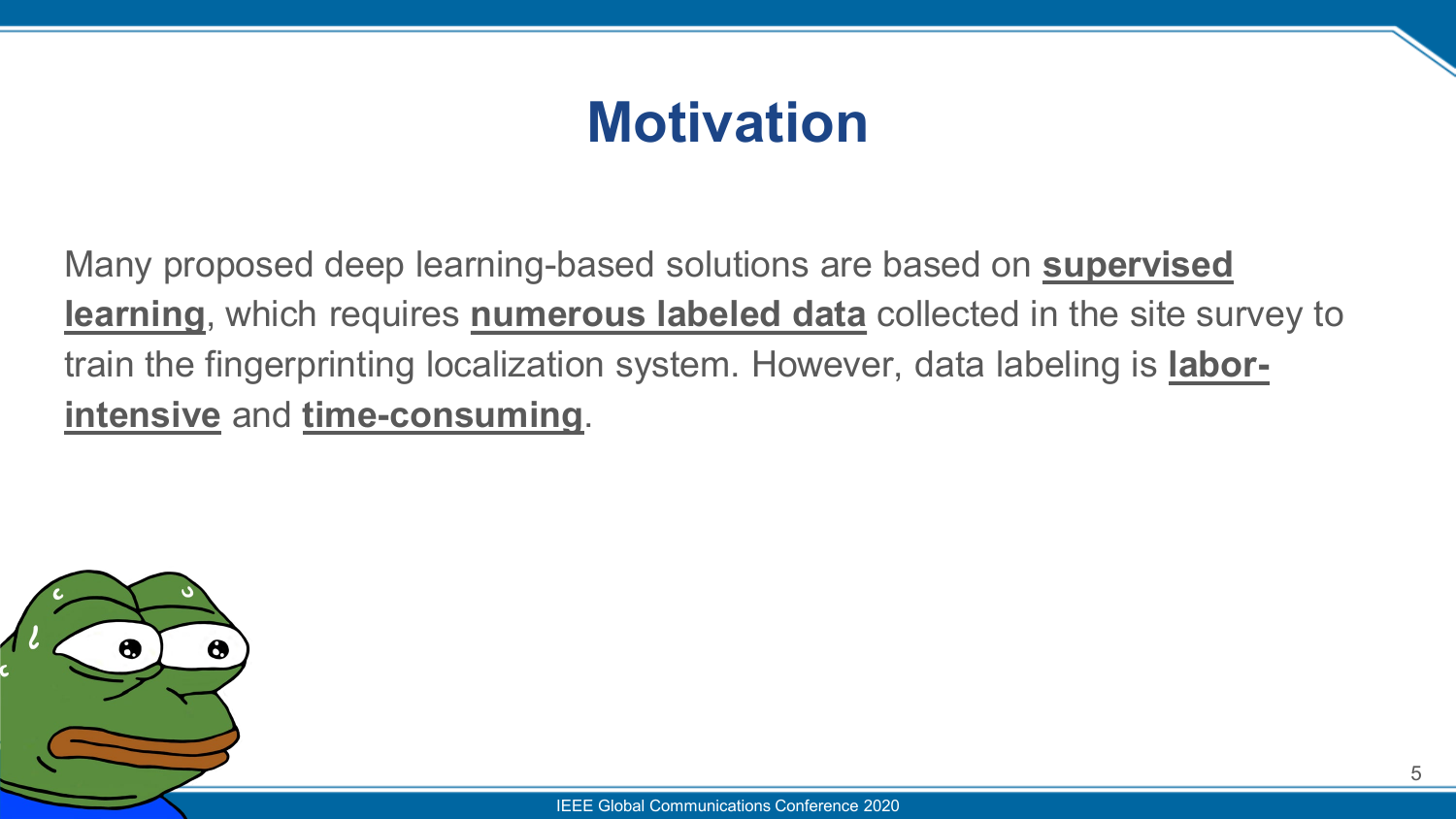# **Motivation (cont.)**

- **Semi-Supervised Learning,** which uses a small amount of labeled data and a large amount of unlabeled data for training, gives a possible solution to reduce labor effort.
- **Generative Adversarial Network (GAN)** has been proposed for Semi-Supervised Learning.

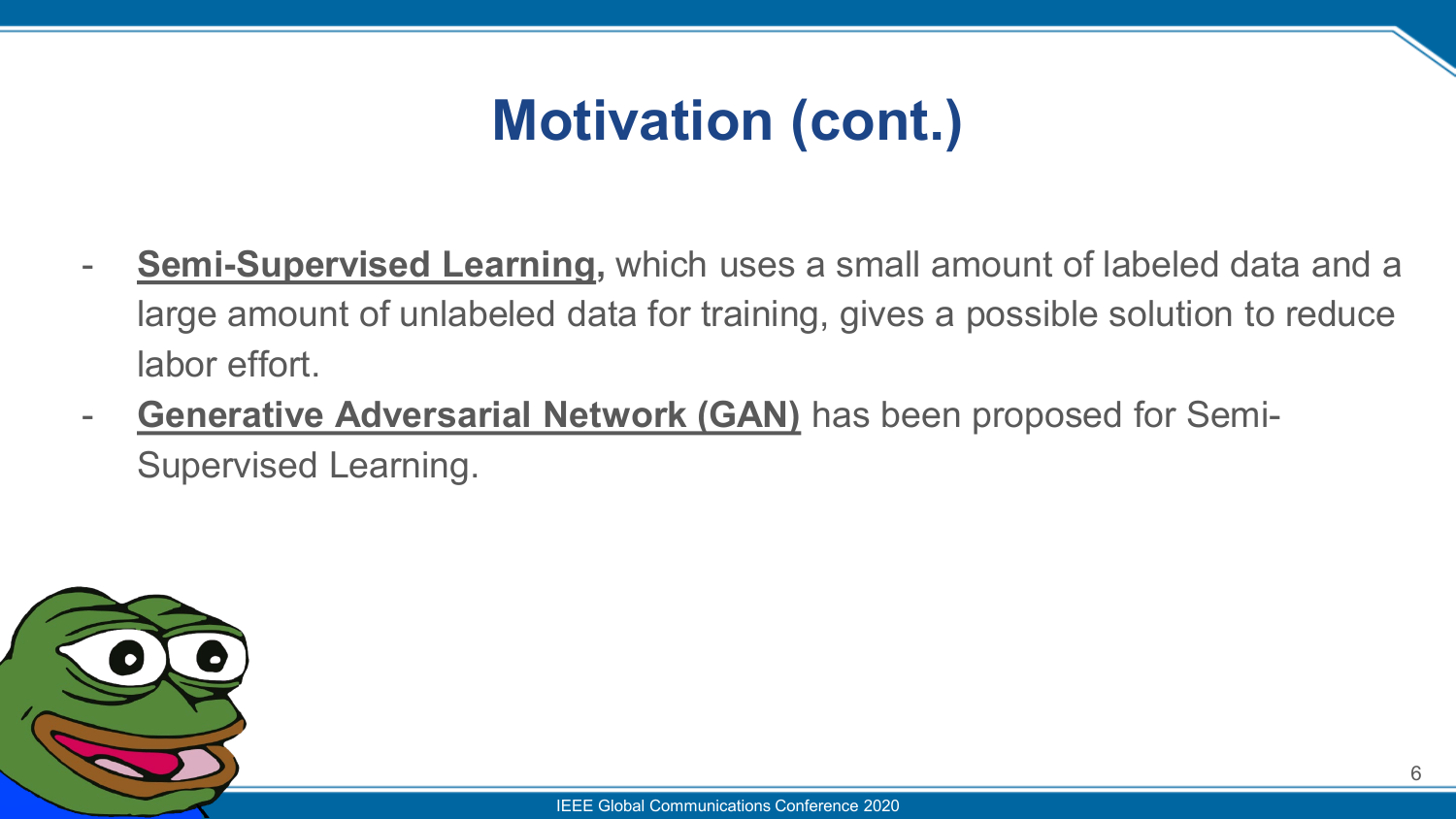### **Generative Adversarial Network (GAN)**

#### Basic idea of GAN:



#### Training a GAN is a *minimax optimization***.**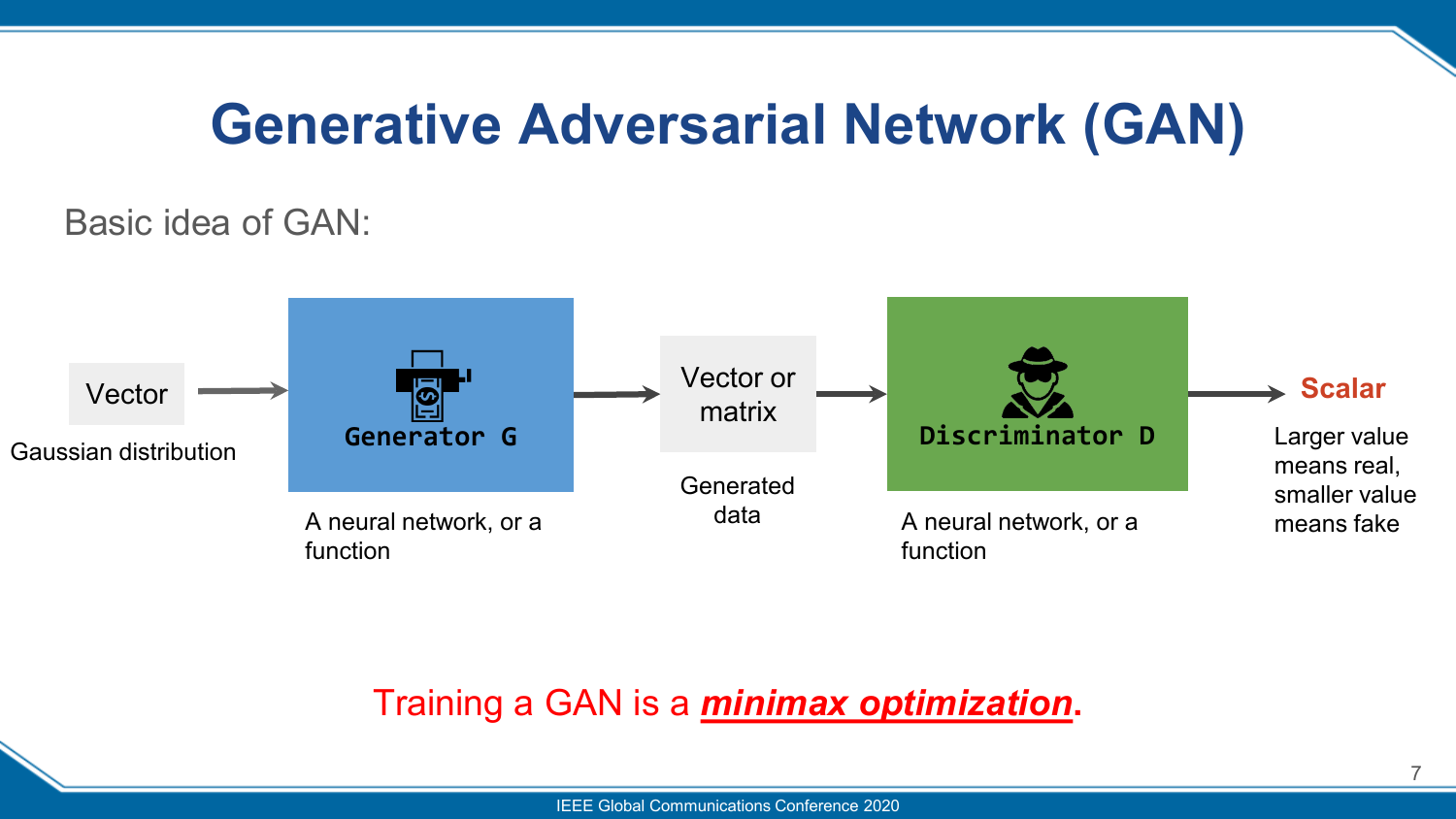## **Semi-Supervised with GANs**

#### If we want a GAN to *generate fake CSI samples*...

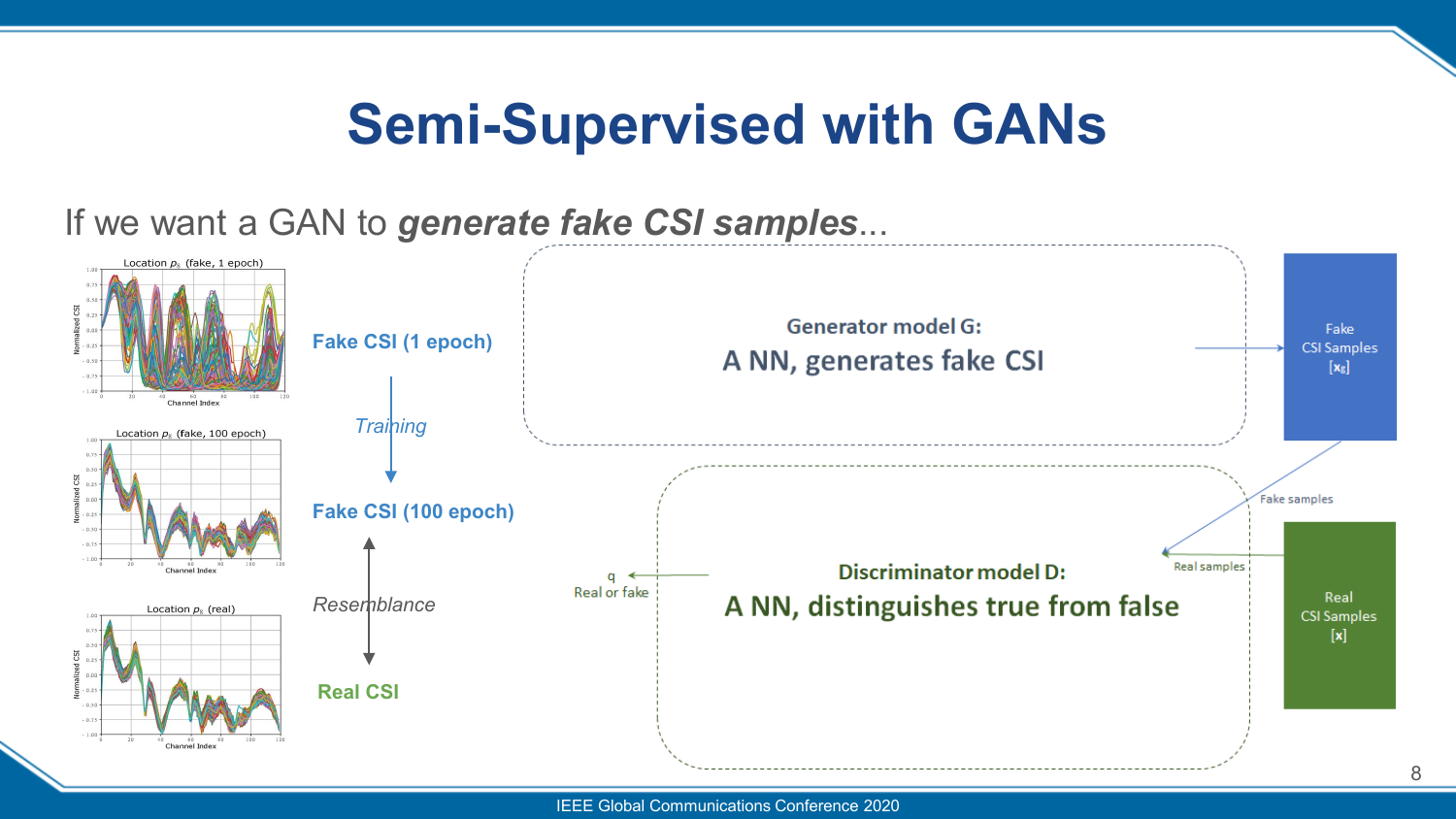# **Semi-Supervised with GANs (cont.)**

If we want a GAN to do **s***emi-supervised learning with CSI samples*...

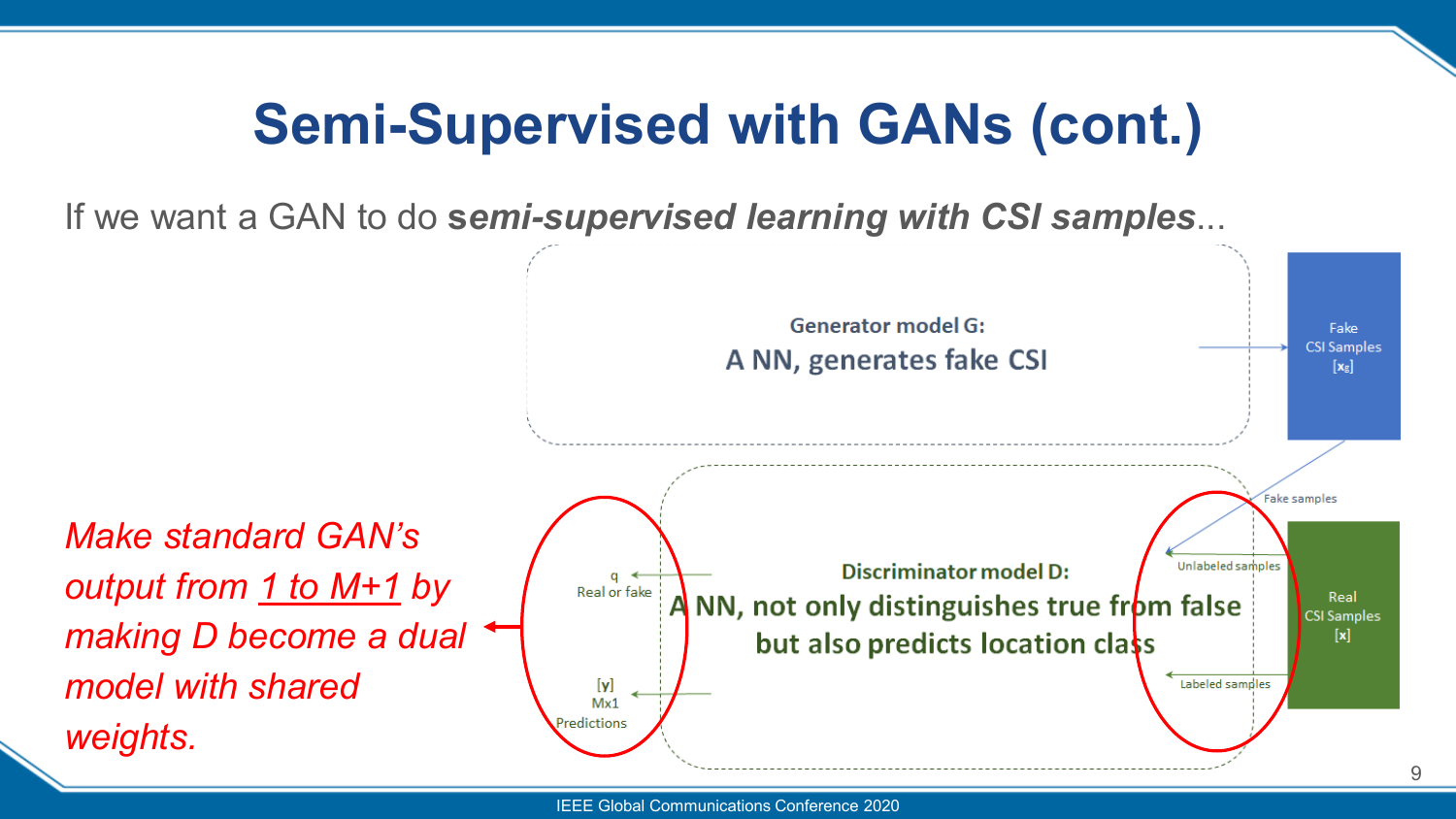# **Semi-Supervised with GANs (cont.)**

We apply **Deep Convolutional Generative Adversarial Network** (DCGAN) as

our model's architecture.

Note: The parameters of the model is determined by cross-validating the model performance with different configurations.

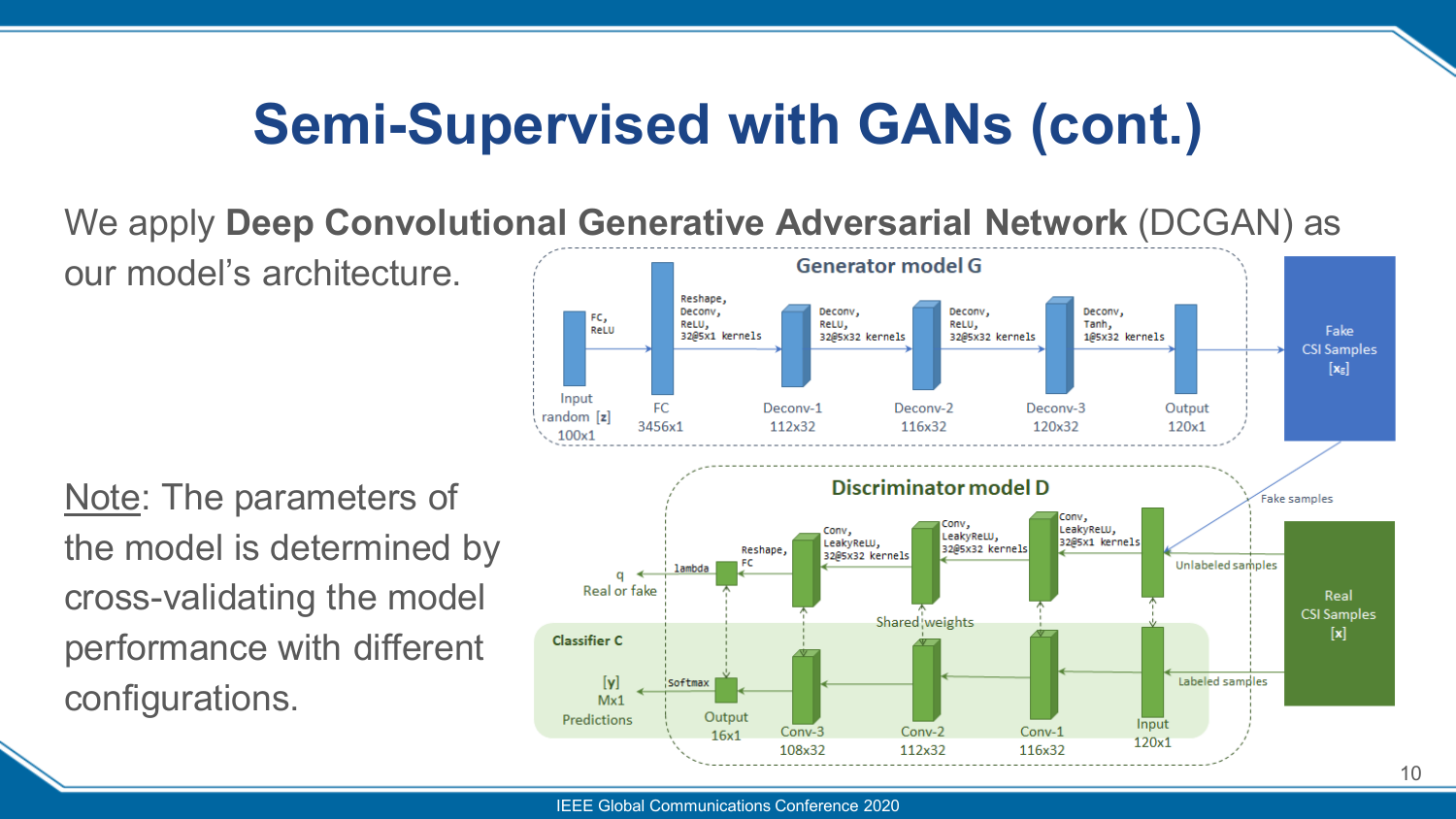### **Generator Model**



- **Input:** Random Gaussian distribution noise **z** (size 100x1)
- **Output:** Fake Generated CSI sample **x**<sub>g</sub> (size 120x1)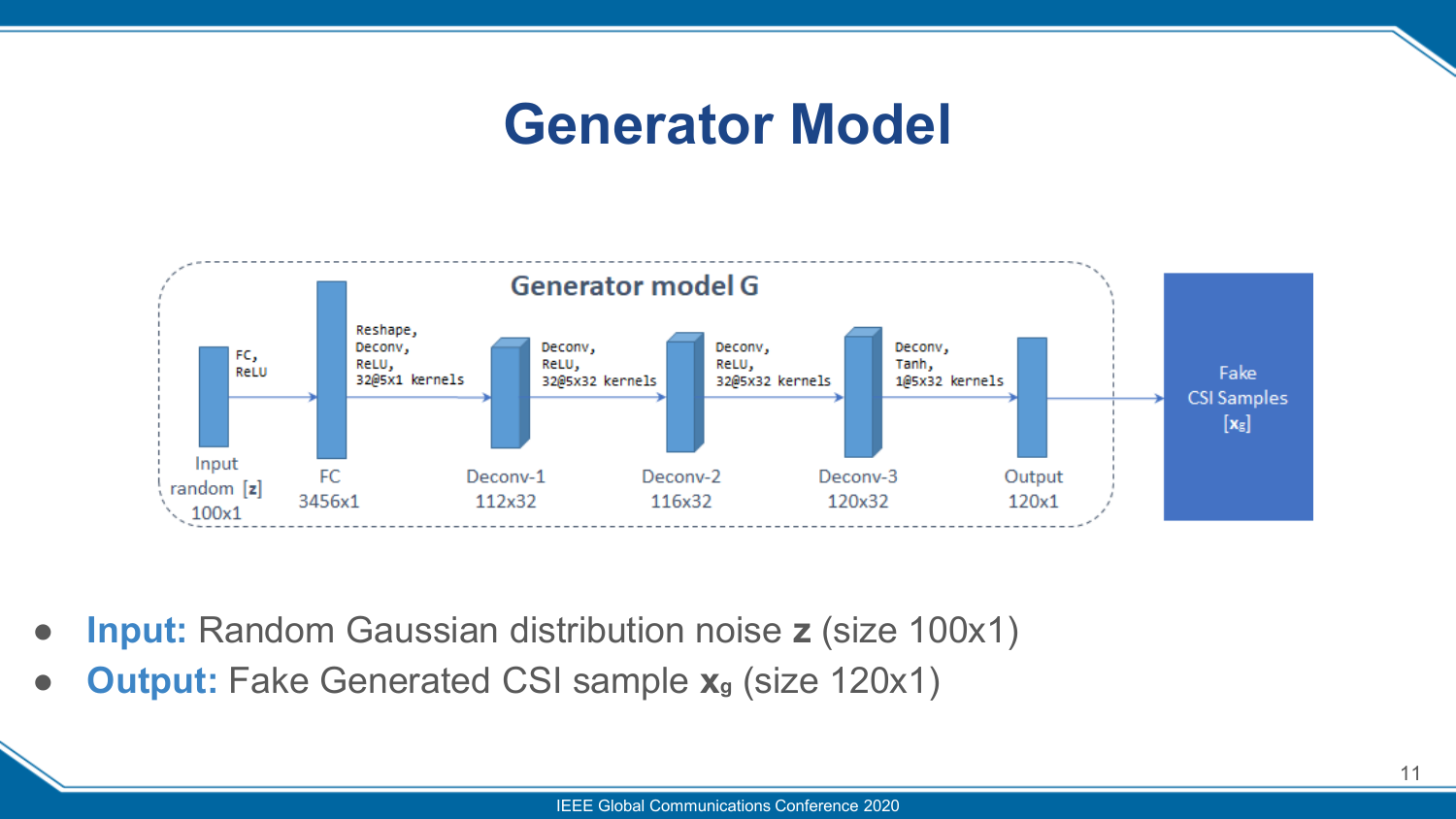

- **Input**: Generated fake sample  $\mathbf{x}_{g}$  (size 120x1); Real CSI sample **x** (size 120x1)
- **Output**: q, possibility the input is real (scalar); **y**, predictions on input (size Mx1)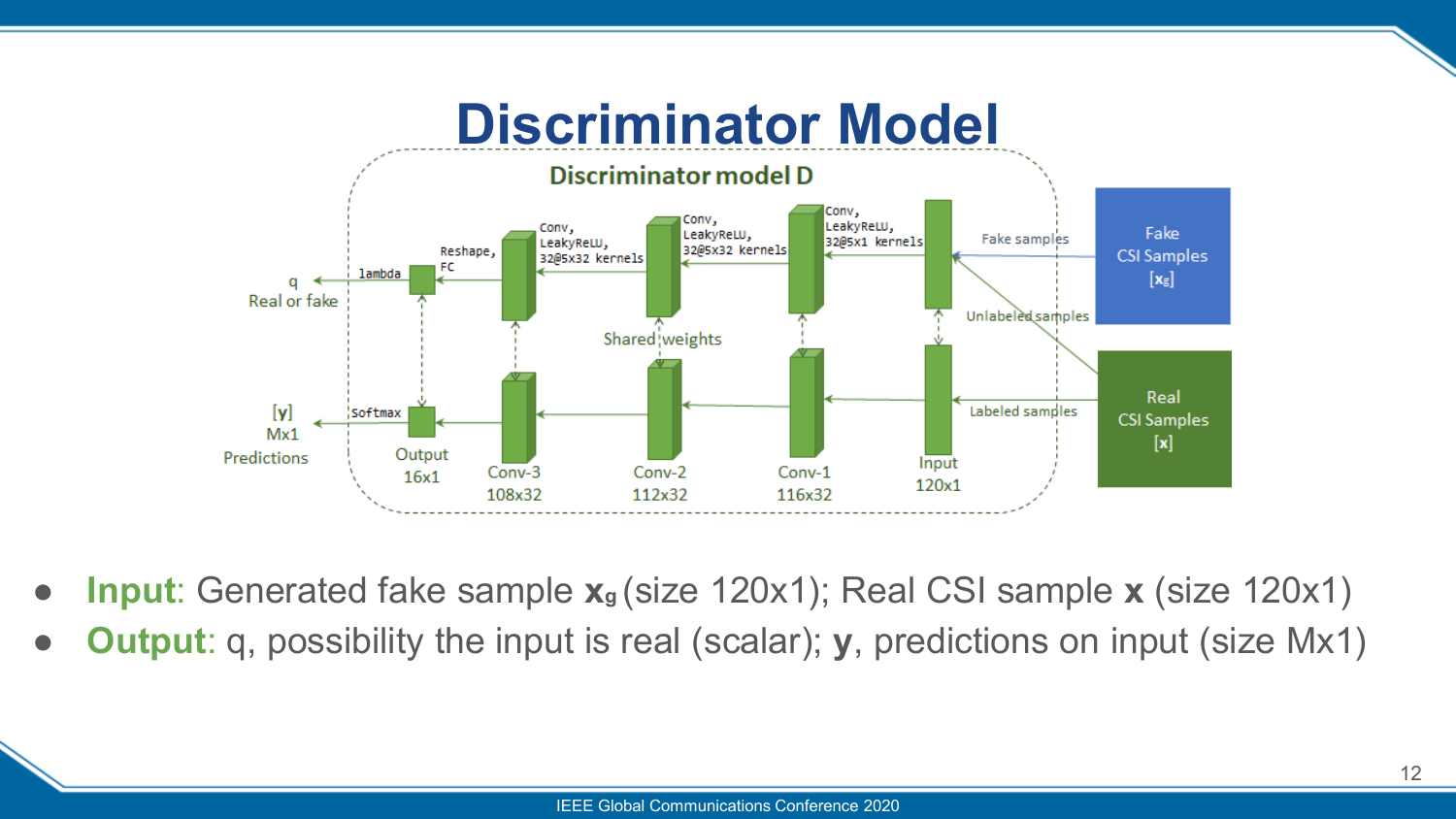

**Seen as** *Discriminator D*: Produce a scalar q which represents the probability of the input CSI sample being a real sample with a customized lambda function:

$$
\lambda(\mathbf{c}) = \frac{\sum_{m=1}^{M} \exp(c_m)}{\sum_{m=1}^{M} \exp(c_m) + 1}
$$

[T. Salimans et al, "Improved techniques for training GANs, NIPS2016]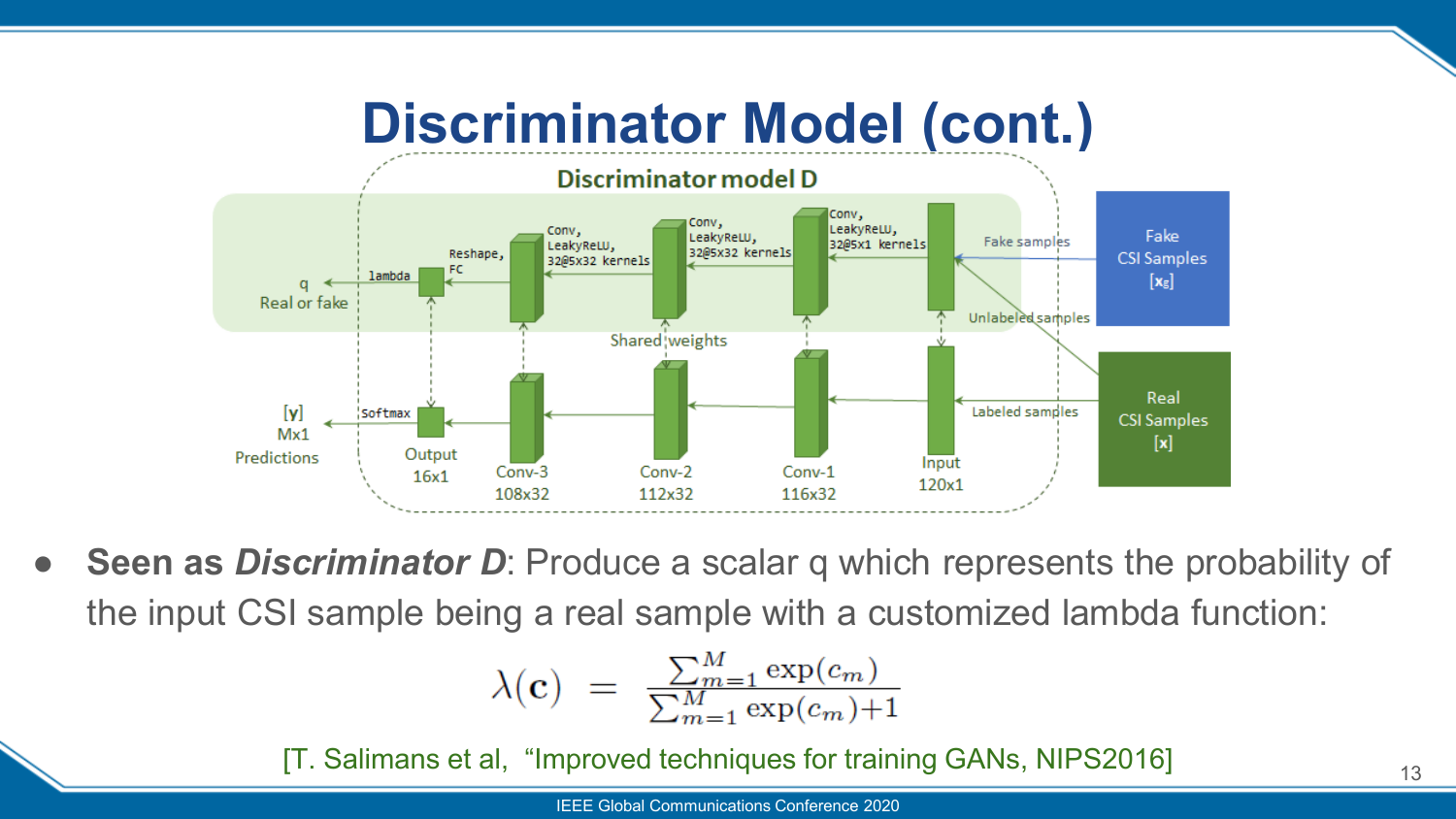

- **Seen as** *Classifier C*: Produce a prediction vector **y** with Softmax activation and index of the largest component in **y** is the class prediction.
- *This model C is saved as the fingerprint*.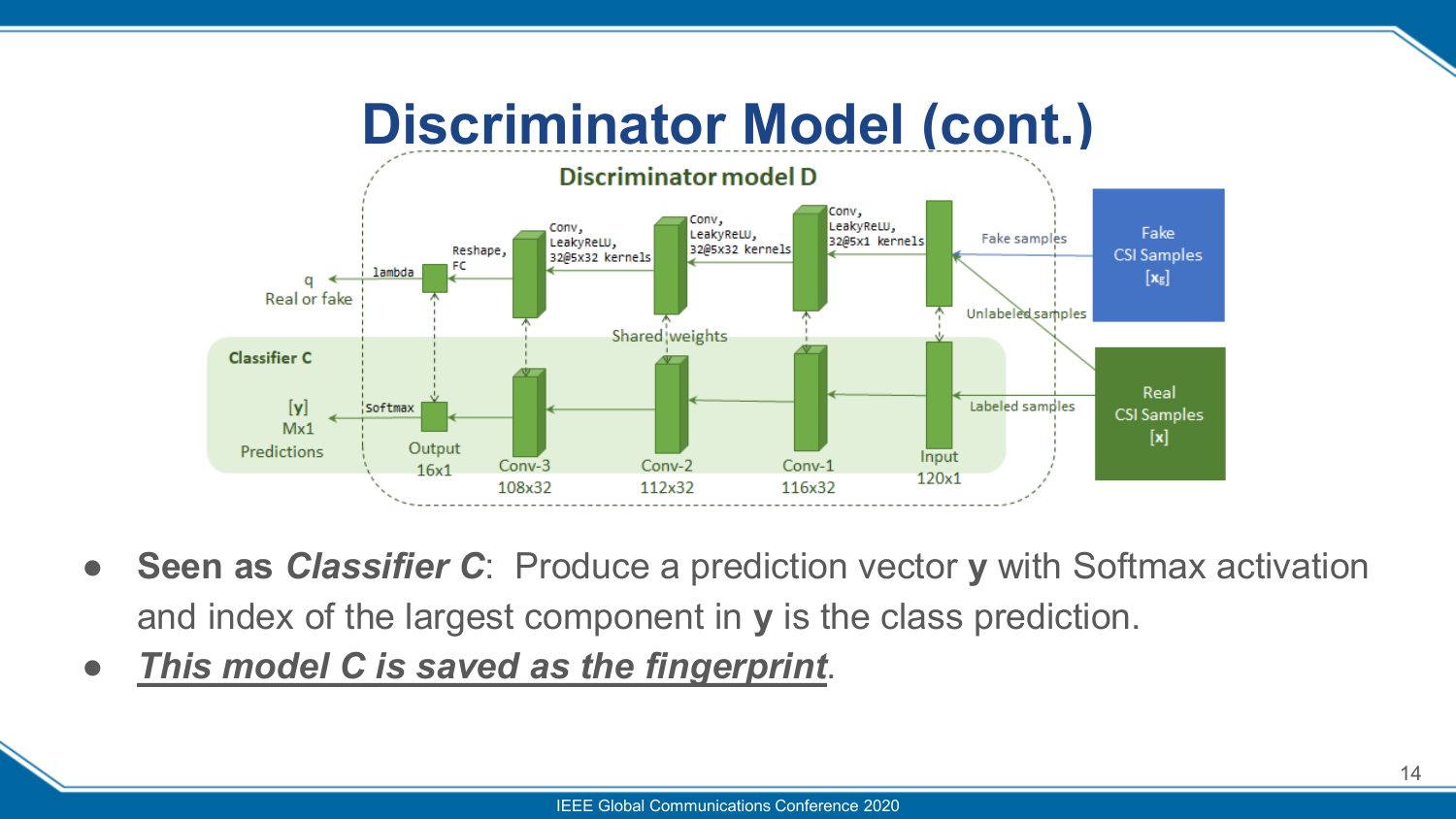# **Training DCGAN**

The training of the proposed DCGAN involves a **two-step** iterative process: (1)Training *Discriminator* and (2)Training *Generator*. For each iteration:

First, we train Discriminator *as Classifier*, with *few* labeled CSI

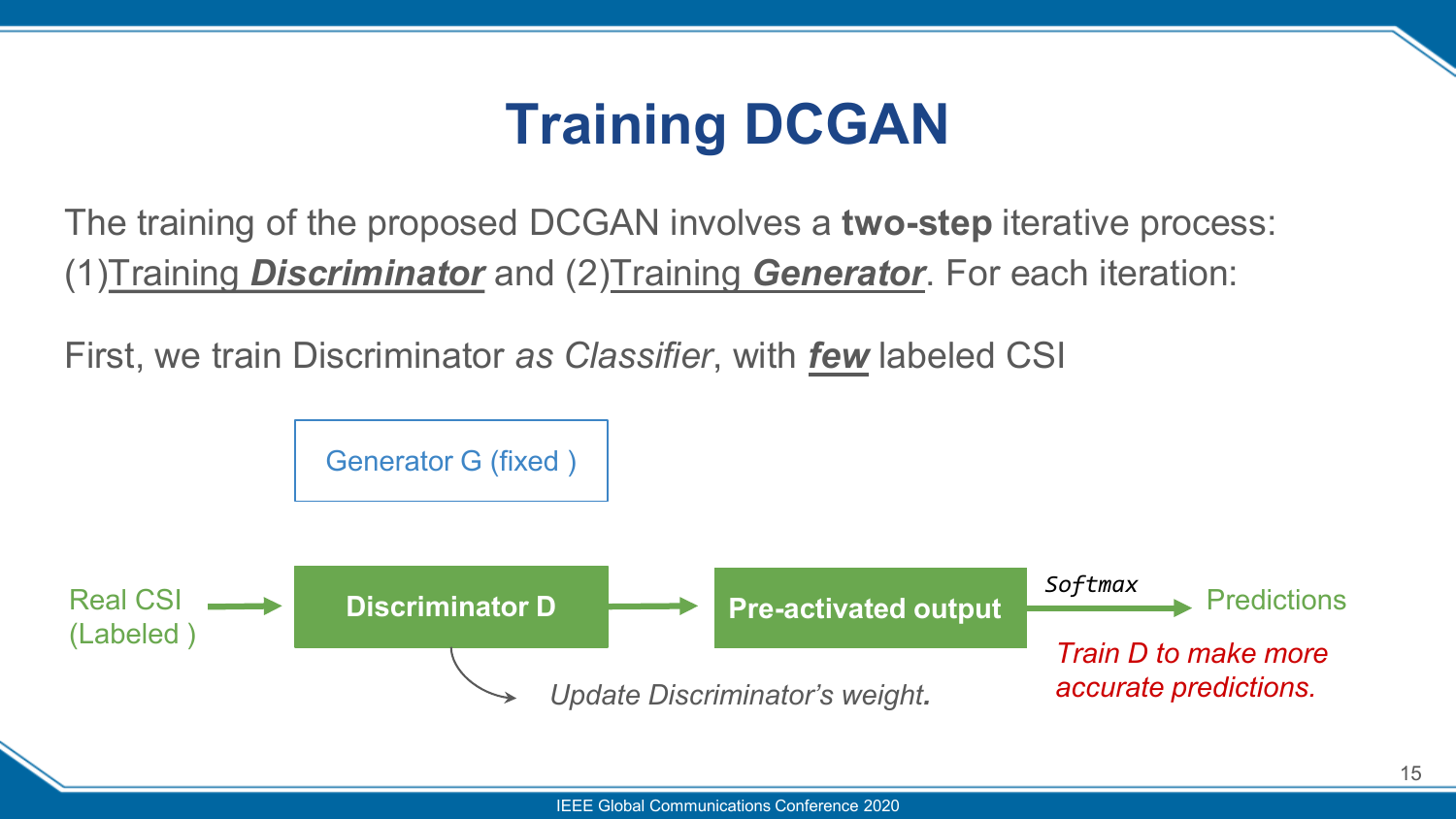# **Training DCGAN (cont.)**

Next, we train Discriminator D again, but with the fake CSI samples from *fixed G* plus real CSI samples:

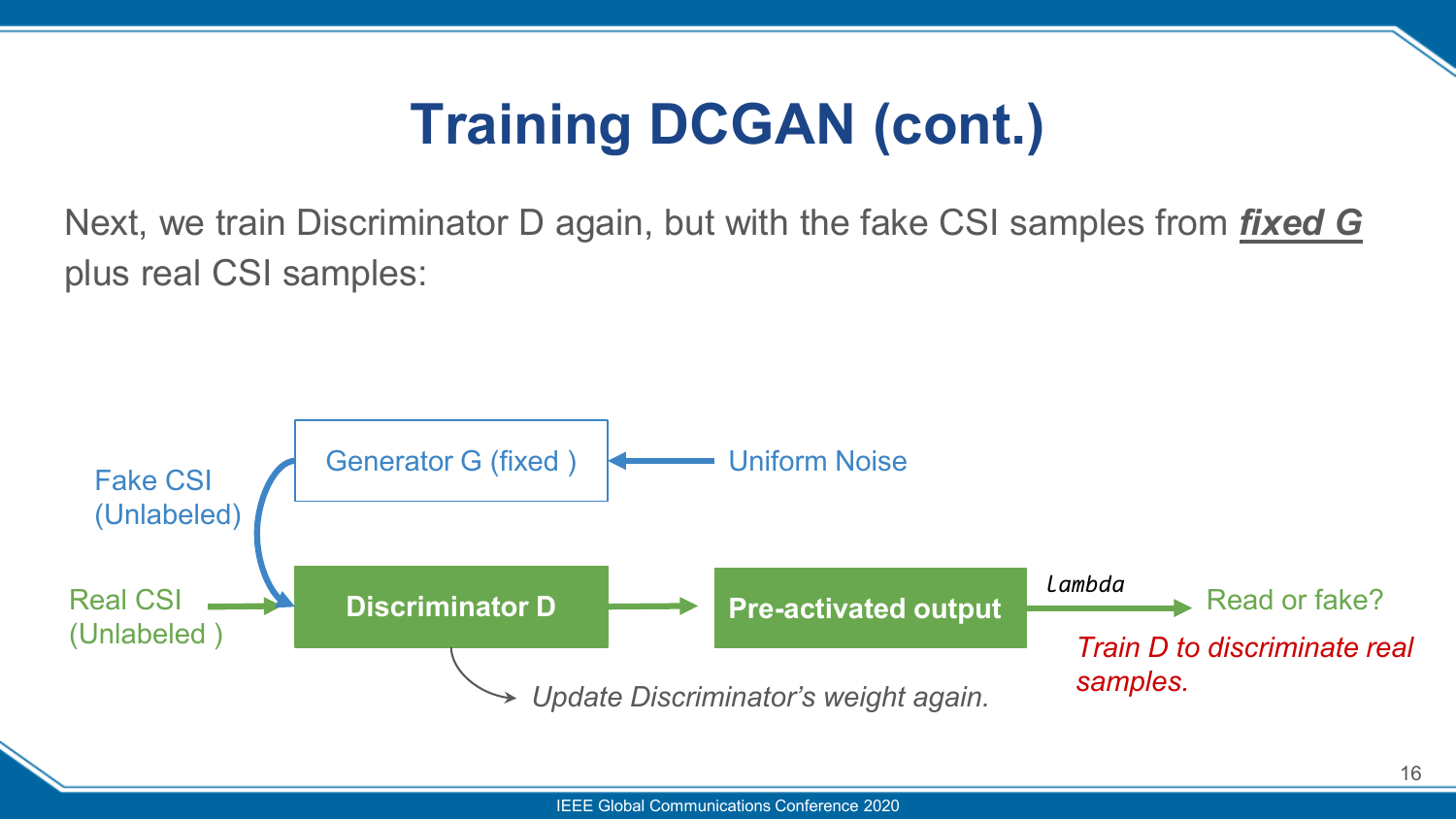# **Training DCGAN (cont.)**

Finally, we turn to train Generator G, with the *fixed and updated Discriminator D*:



*Note: The model is trained with Adam optimizer and categorical cross-entropy loss function in Tensorflow.* 

IEEE Global Communications Conference 2020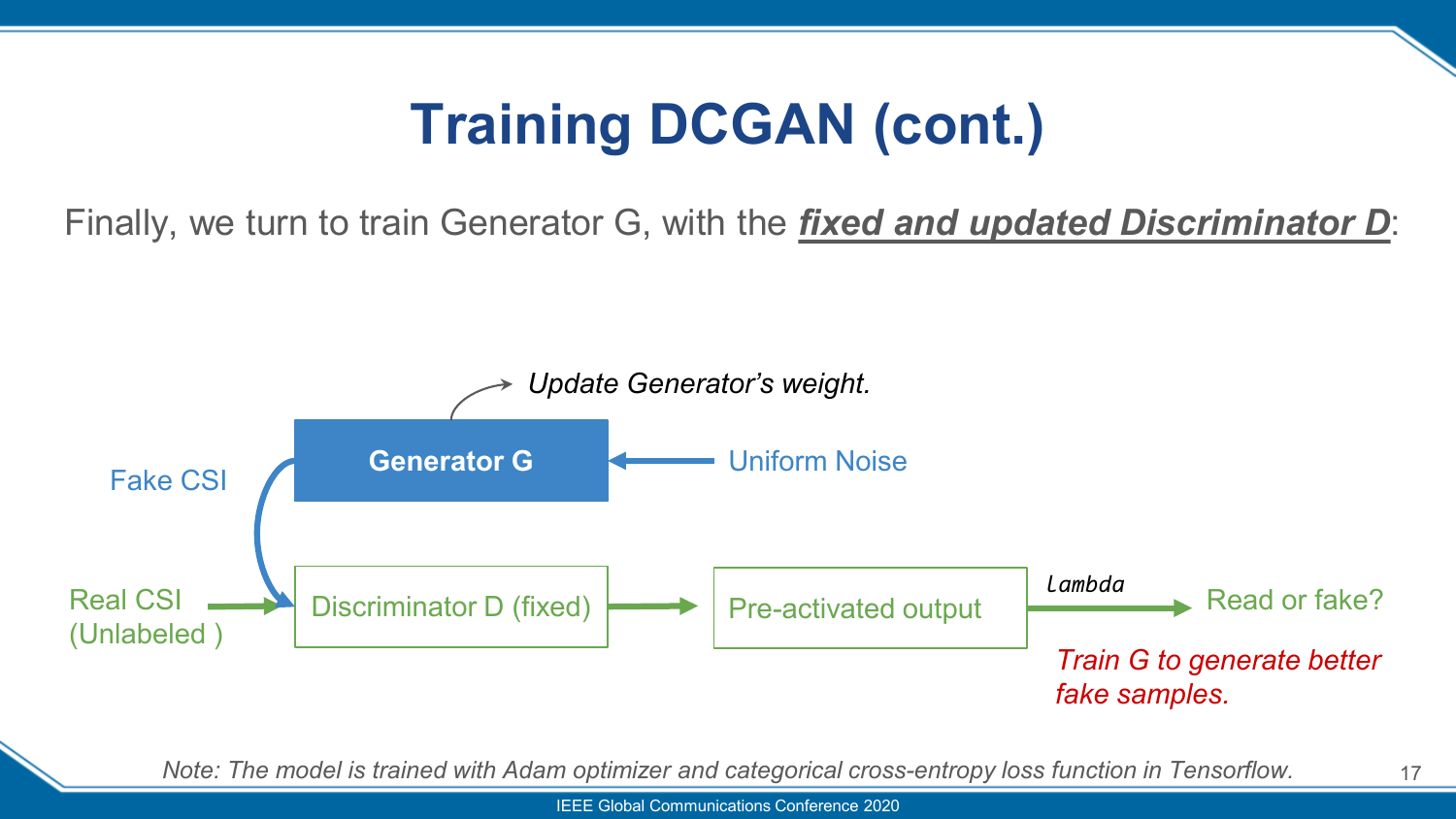## **Experimental Environment**

### Dataset:

- **Training Set**: 400 CSI samples for each location (6400 for all locations)
- **Testing Set: 200 CSI samples** for each location (3400 for all locations)
- Unlabeled Set: the CSI is same as training set but without label



580 cm

*Conference room at the Research Center for Information Technology Innovation, Academia Sinica.* 

Door!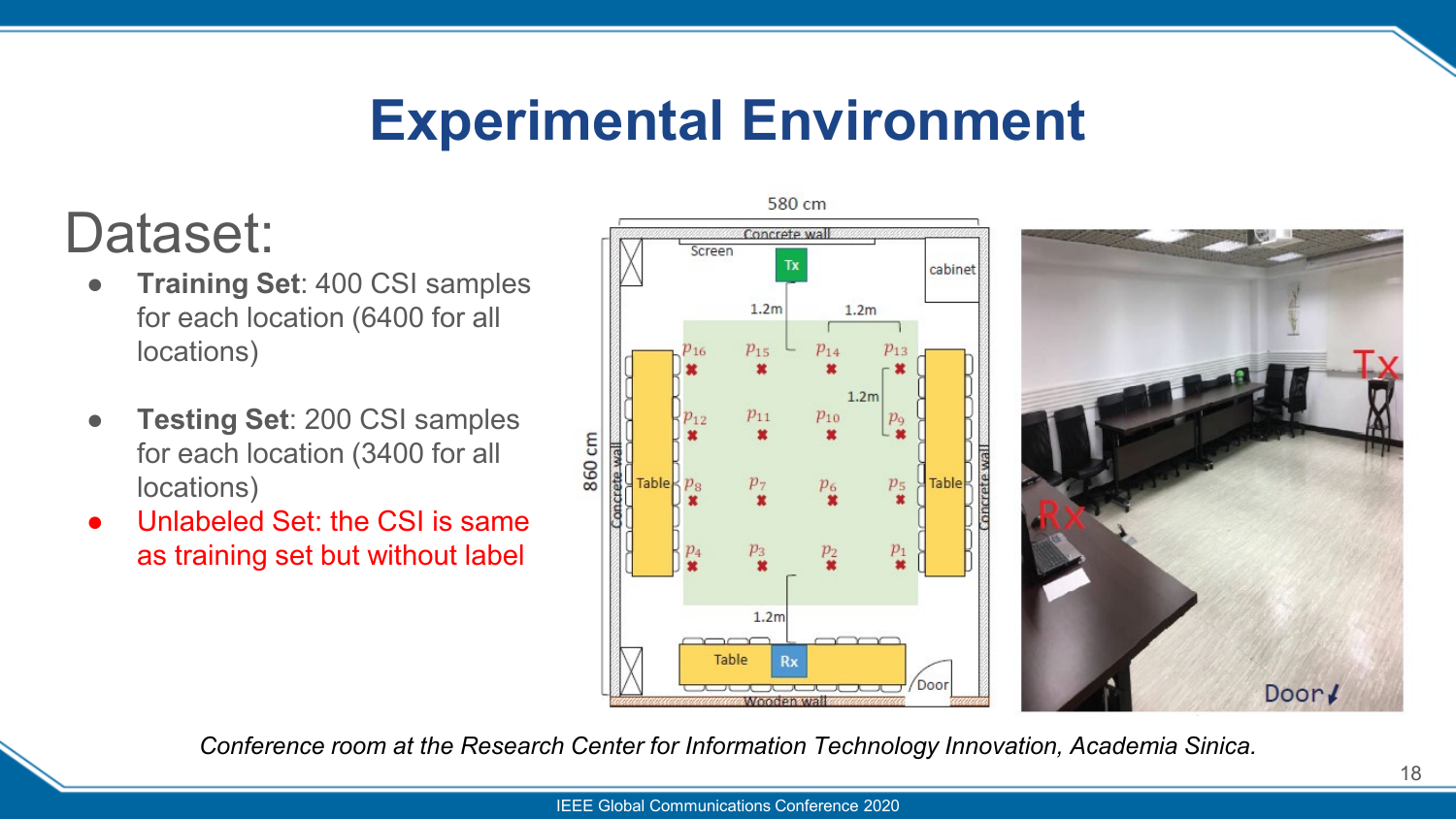## **Experiment Result**

| <b>Labeled CSI</b><br>samples | <b>Semi-Supervised DCGAN (%)</b> | <b>Supervised CNN (%)</b><br>(same architecture as D<br>of DCGAN) |
|-------------------------------|----------------------------------|-------------------------------------------------------------------|
| 16                            | 85.75                            | 58.87                                                             |
| 32                            | 85.78                            | 68.78                                                             |
| 64                            | 87.28                            | 82.47                                                             |
| 128                           | 87.41                            | 81.25                                                             |
| 1600                          | 87.09                            | 86.87                                                             |
| 3200                          | 86.72                            | 88.31                                                             |
| 6400                          | 87.84                            | 87.71                                                             |

*With semi-supervised DCGAN, the classification accuracy retains with reduced amount of labeled data.*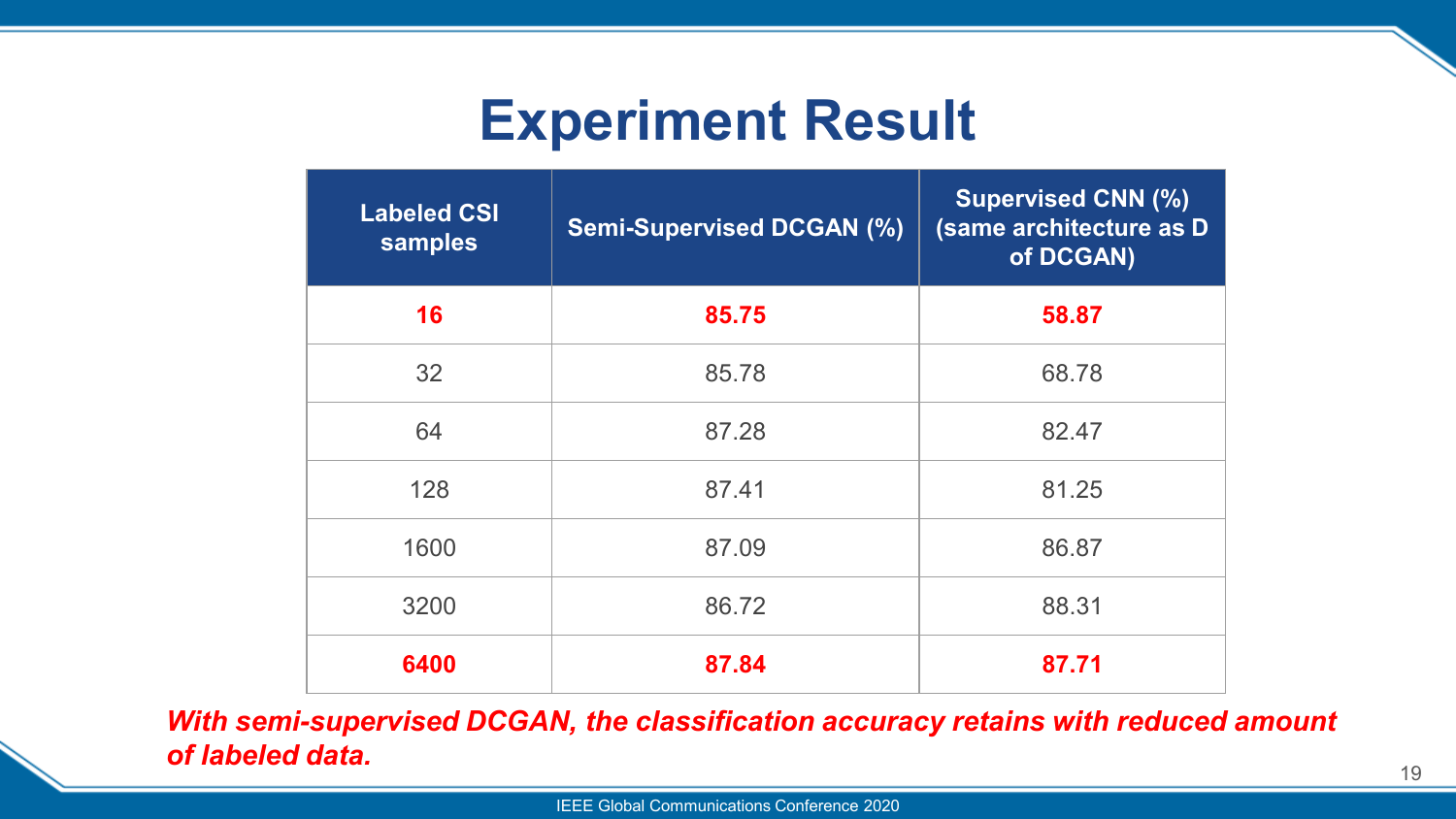## **Simplified G**

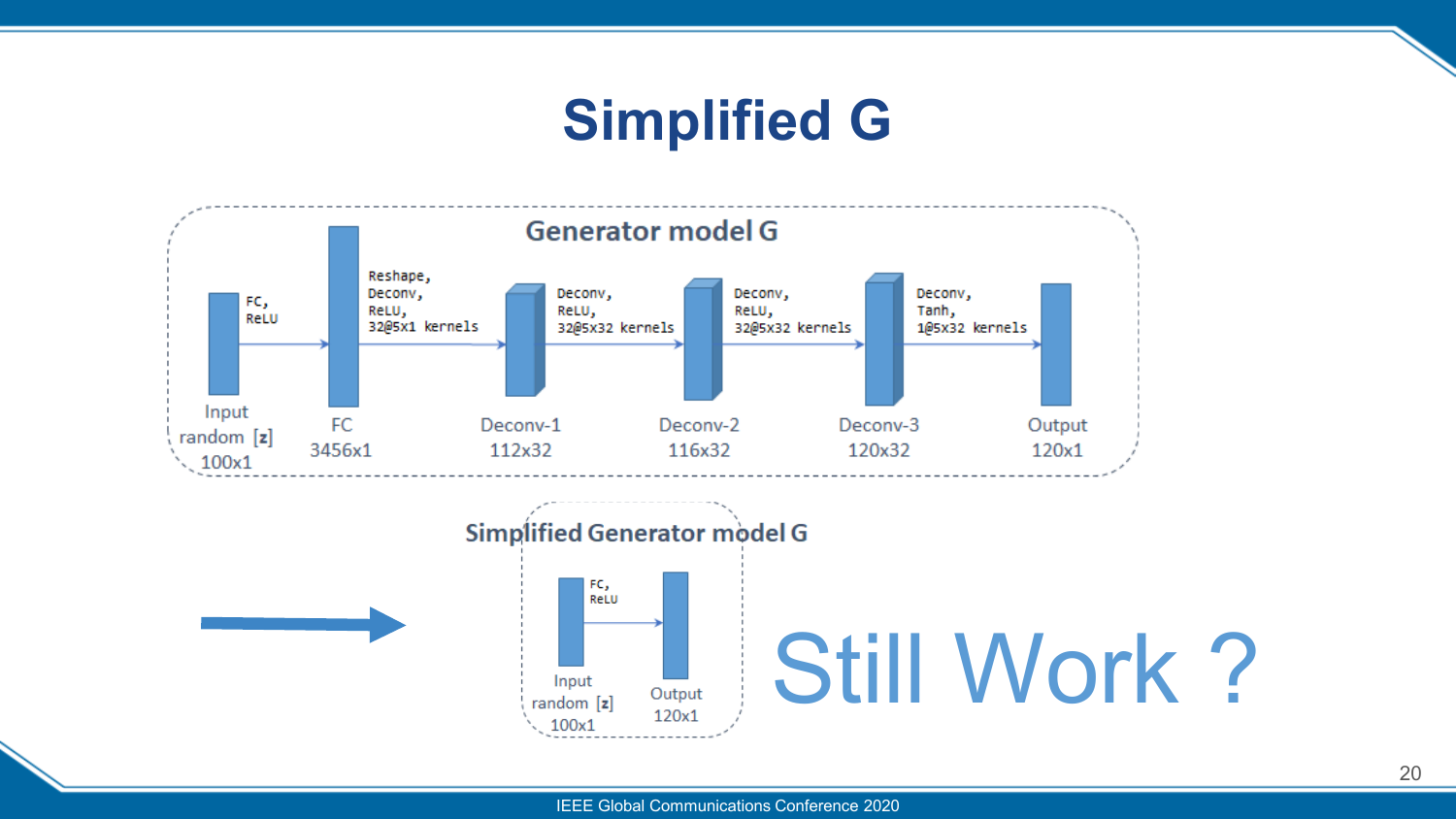# **Simplified G (cont.)**

| <b>Labeled CSI</b><br>samples | <b>Semi-Supervised</b><br>DCGAN (%) | <b>Semi-Supervised DCGAN</b><br>With a Simplified G (%) |
|-------------------------------|-------------------------------------|---------------------------------------------------------|
| 16                            | 85.75                               | 64.40                                                   |
| 32                            | 85.78                               | 72.94                                                   |
| 64                            | 87.28                               | 79.25                                                   |
| 128                           | 87.41                               | 79.41                                                   |
| 1600                          | 87.09                               | 81.41                                                   |
| 3200                          | 86.72                               | 86.63                                                   |
| 6400                          | 87.84                               | 87.06                                                   |

*A sophisticated G can help train a good D, and consequently a good C, in the considered DCGAN architecture.*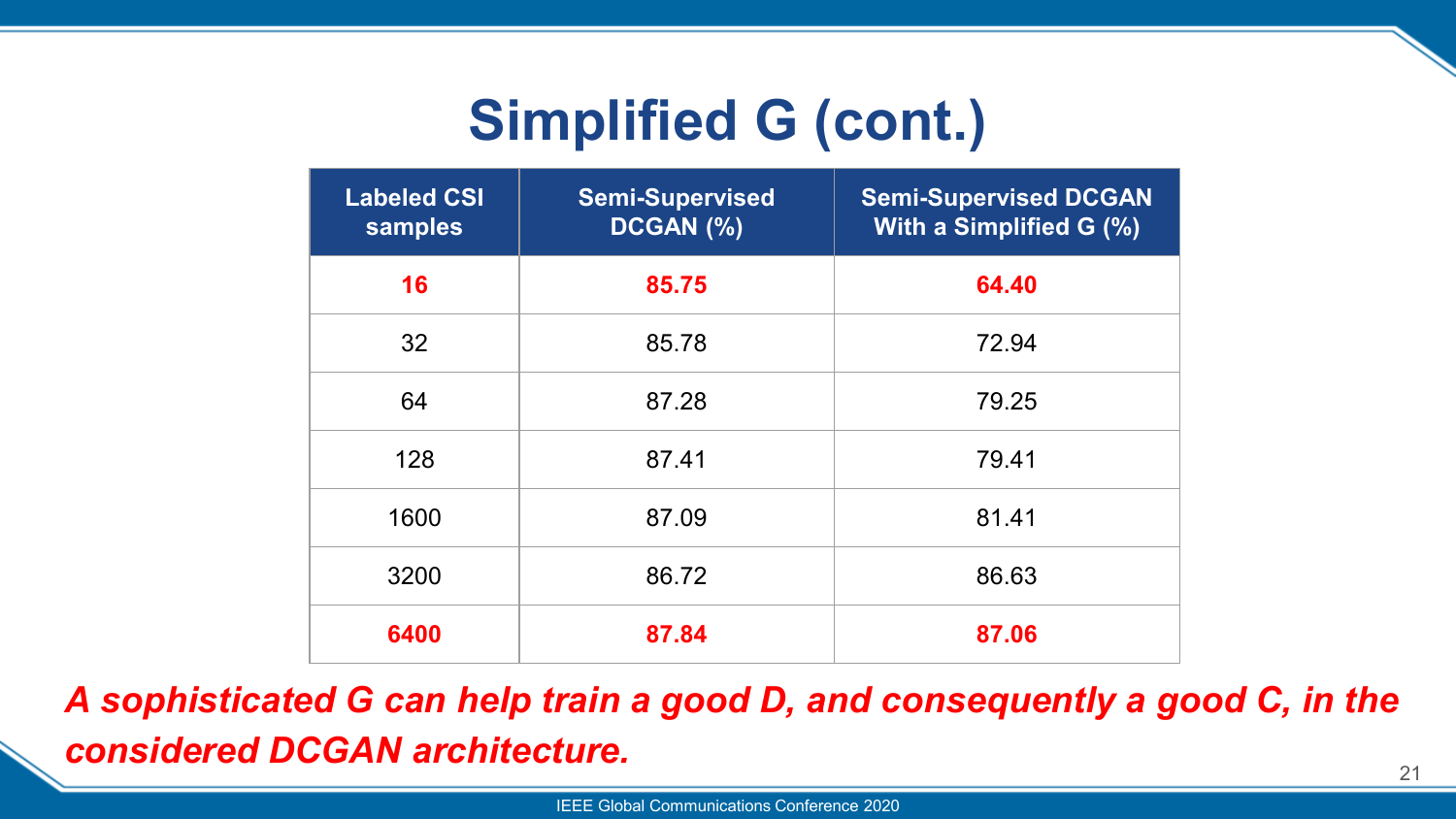# **Conclusion**

- 1. We have presented a **GAN-based semi-supervised approach** to the devicefree fingerprinting indoor localization problem.
- 2. We showed that the proposed scheme **achieves an increasingly advantageous performance when trained with an increasingly reduced number of labeled training samples**, as compared to the supervised approach.
- 3. The **interactions between the G, D, and C** of the proposed model were discussed.